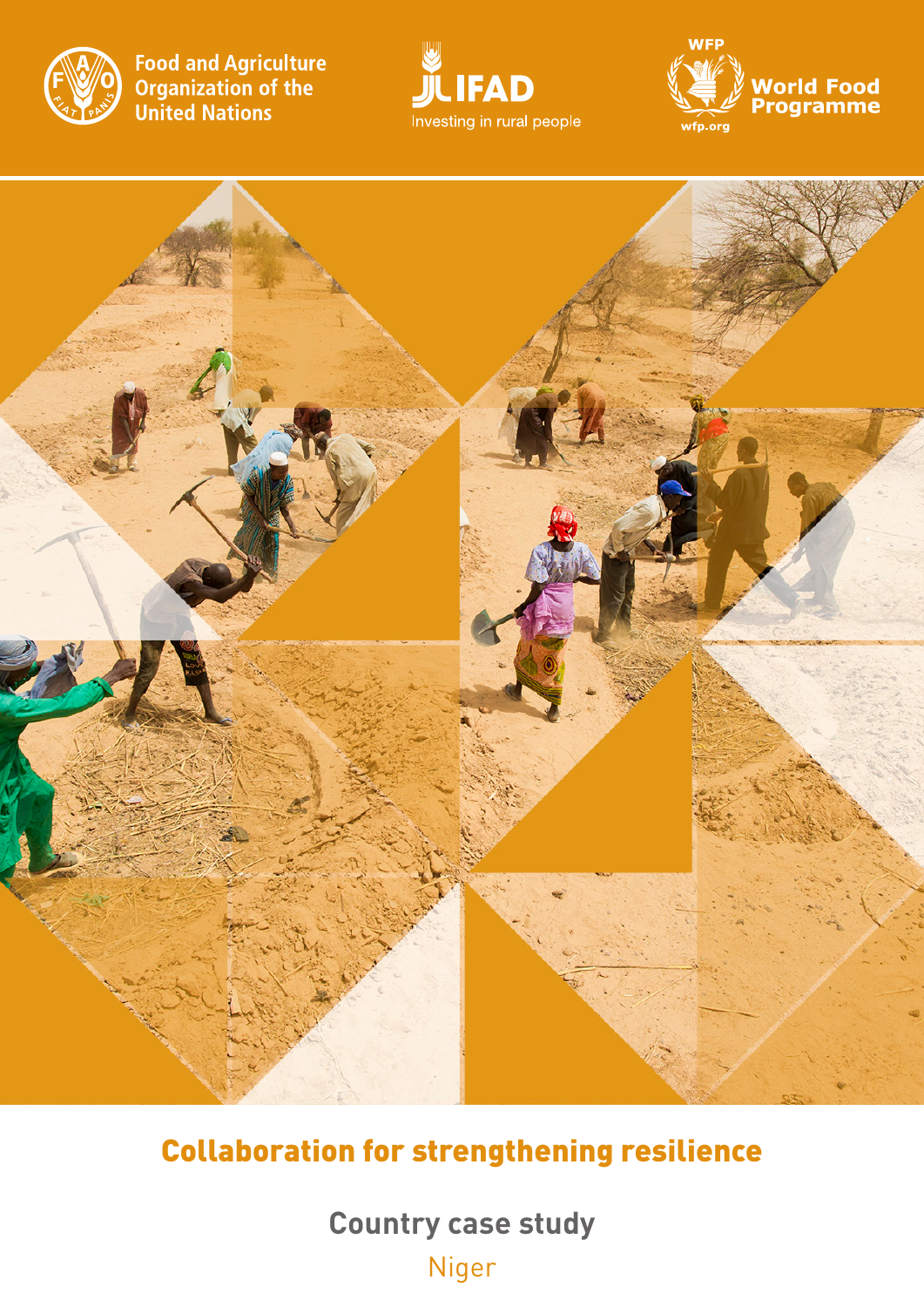Photo credit: ©WFP/Rein Skullerud/Niger

The designations employed and the presentation of material in this information product do not imply the expression of any opinion whatsoever on the part of the Food and Agriculture Organization of the United Nations (FAO), International Fund for Agricultural Development (IFAD) or World Food Programme (WFP) concerning the legal or development status of any country, territory, city or area or of its authorities, or concerning the delimitation of its frontiers or boundaries. The mention of specific companies or products of manufacturers, whether or not these have been patented, does not imply that these have been endorsed or recommended by FAO, IFAD or WFP in preference to others of a similar nature that are not mentioned.

The views expressed in this information product are those of the author(s) and do not necessarily reflect the views or policies of FAO, IFAD or WFP.

#### © FAO, 2015

FAO, IFAD and WFP encourages the use, reproduction and dissemination of material in this information product. Except where otherwise indicated, material may be copied, downloaded and printed for private study, research and teaching purposes, or for use in non-commercial products or services, provided that appropriate acknowledgement of FAO, IFAD and WFP as the source and copyright holder is given and that FAO's, IFad's, WFP's endorsement of users' views, products or services is not implied in any way.

All requests for translation and adaptation rights, and for resale and other commercial use rights should be made via www.fao.org/contact-us/licence-request or addressed to copyright@fao.org.

FAO information products are available on the FAO website (www.fao.org/publications) and can be purchased through publications-sales@fao.org.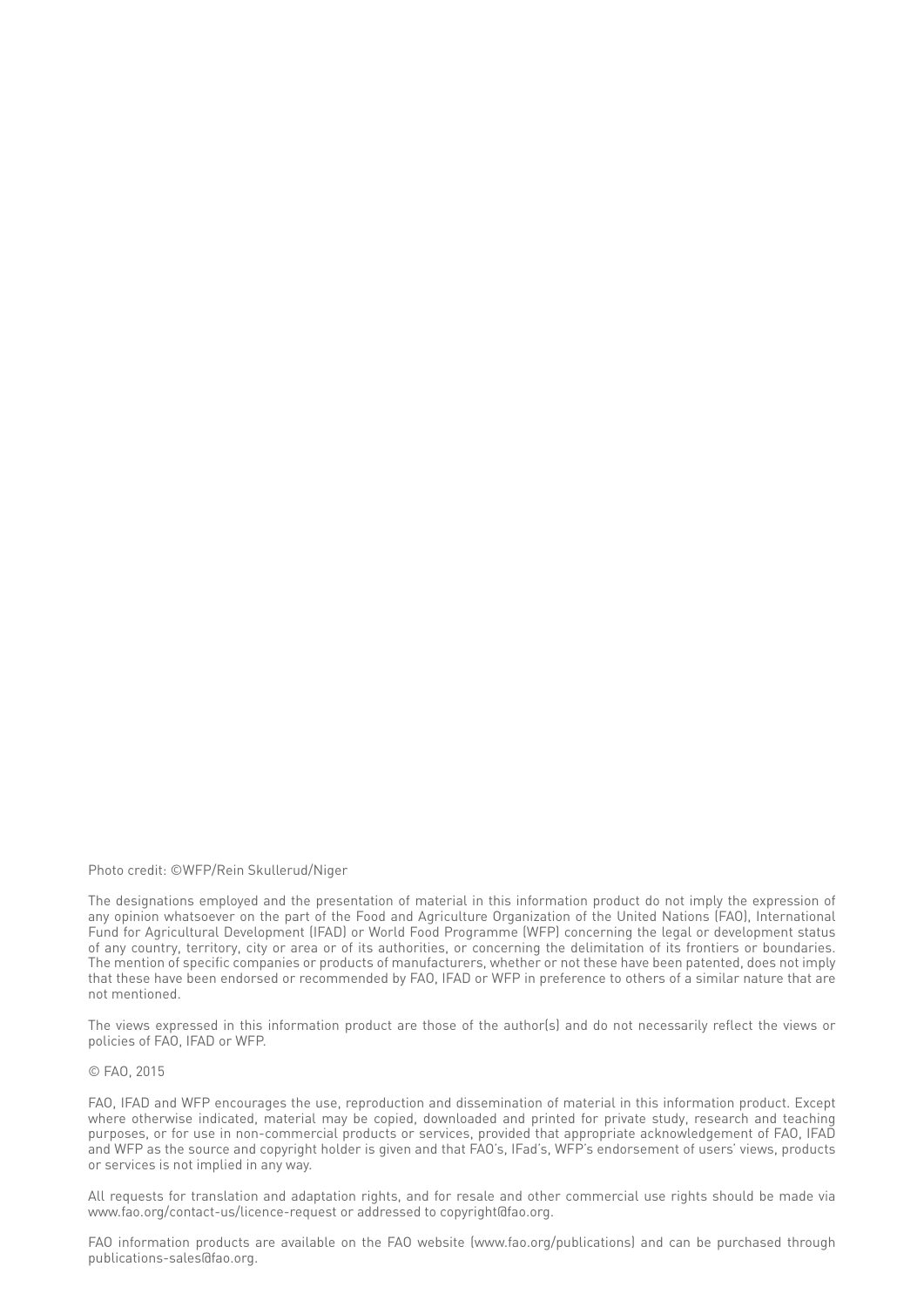# Table of contents

| 1. Country and institutional context                                                                                                                         |    |
|--------------------------------------------------------------------------------------------------------------------------------------------------------------|----|
| 1.1 Context of vulnerability and risk                                                                                                                        |    |
| 1.2 Government resilience strategy, approach and coordination                                                                                                | 2  |
| 2. Current strategies of the three agencies to strengthen resilience                                                                                         | 4  |
| 2.1 Building ABSORPTIVE capacity by minimizing exposure and withstanding shocks                                                                              | 5  |
| 2.2 Building ADAPTIVE capacity by increasing capital (social, economic,<br>environmental, natural, financial assets) and strengthening livelihood strategies | 6  |
| 2.3 Building TRANSFORMATIVE capacity through support to policy, strategies<br>and systems development                                                        | 9  |
| 2.4 Monitoring impacts and measuring resilience                                                                                                              | 10 |
| 3. SWOT analysis for RBA collaboration and synergy for resilience in Niger                                                                                   | 12 |
| 4. Recommendations and next steps for strengthened RBA collaboration<br>on resilience                                                                        | 14 |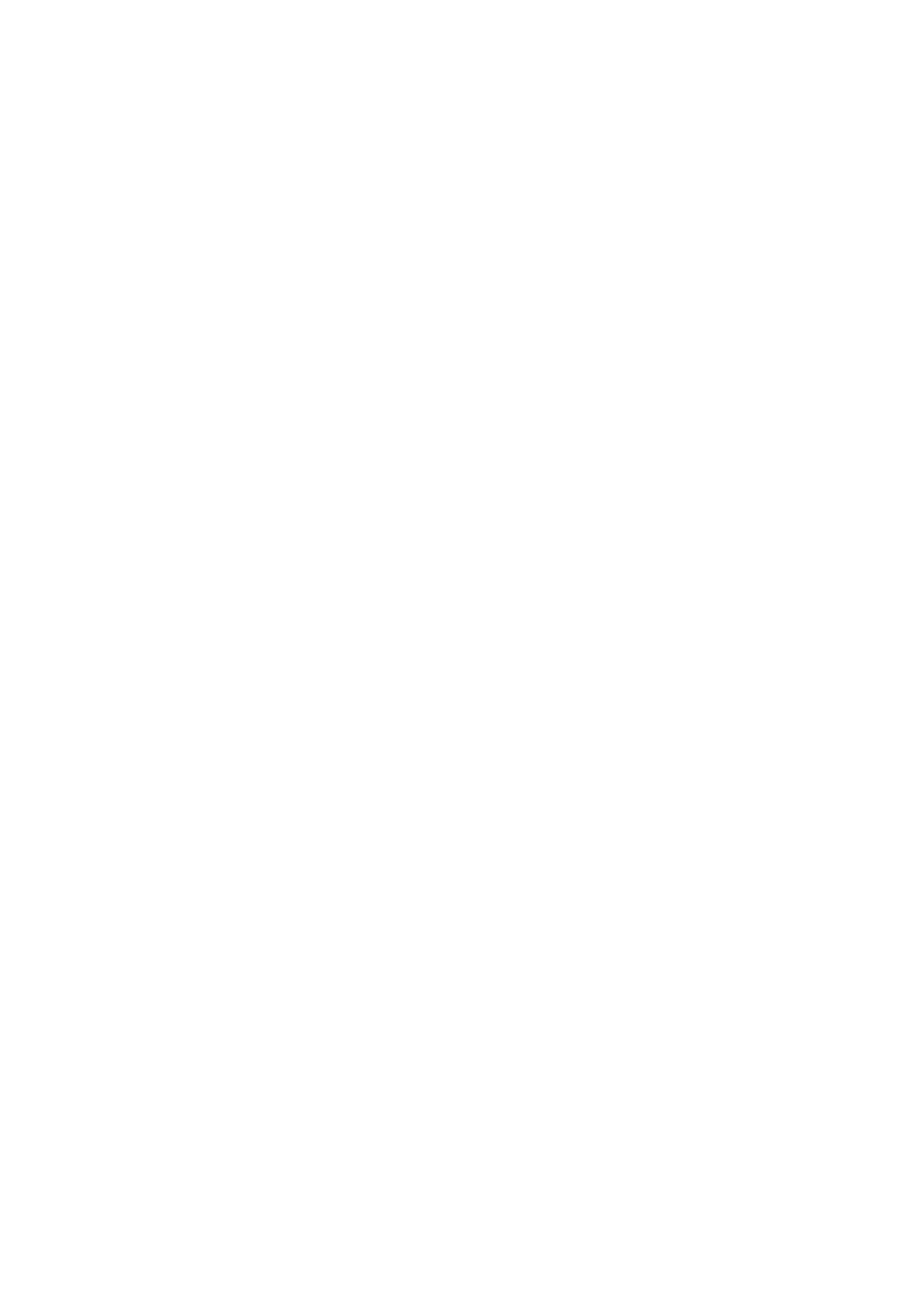## <span id="page-4-0"></span>1. Country and institutional context

## **1.1 Context of vulnerability and risk**

Niger is a landlocked, low-income and food-deficit country, ranking 187th out of 187 countries in the Human Development Index<sup>1</sup>. Life expectancy at birth is 58 years, and one in ten children will not reach five years of age<sup>2</sup>. Of children under five, over 40 percent are chronically malnourished and about 15 percent acutely malnourished<sup>3</sup>, with malnutrition linked to a third of childhood deaths. The population of 17.8 million is predominantly rural and concentrated in the south, with nearly half living on less than USD 1.25 per day<sup>4</sup>. The population growth rate is very high, 3.9 percent, with more than half the population under 15 years of age<sup>s</sup>. Three-quarters of the population – and 82 percent of women – cannot read<sup>6</sup>. The lack of infrastructure, safe water and sanitation, low schooling, restricted production capacity, limited access to markets, gender disparities and urban/rural divide hinder development.

Agriculture (including livestock breeding) is the most important activity for the Nigerien population, contributing 45.2 percent to its gross domestic product (GDP)<sup>7</sup>. Farming supports 80 percent of the population, but climatic shocks (drought or floods), locust outbreaks, crop diseases and long-term stresses such as land erosion or shorter rainy seasons limit crop production<sup>8</sup>.

Competition for land due to rapid population growth leads to cultivation in marginal areas and depletion of natural resources. This situation is exacerbated by inequitable land rights for women, limited access to quality seeds, outdated farming methods, poor roads, limited market access and insufficient food processing.

During the 2011/12 food security and nutrition crisis, 6.4 million people were food insecure in the lean season, reflecting the limited resilience of poor households. Since the 1970s, droughts have become increasingly frequent (1972, 1983, 2004, 2009, 2011). Most times they have been followed by food crises (1973, 1984, 2005, 2010, 2012). Evidence from the 2009/10 crisis shows that it can take three or more years for the poorest households to recover. A year after the crisis, food security indicators continued to decline in half of the surveyed districts, despite the good harvest in 2010 $^{\circ}$ . During the 2015 lean season (June-August), 1.2 million people were estimated to be food insecure in the country (*Cadre Harmonisé* Phases 3-5) while another 4.2 million people were "under pressure" (Phase 2)10.

<sup>1</sup> United Nations Development Programme, 2014, Human Development Reports.

<sup>2</sup> World Bank (2013).

<sup>3</sup> Institut National de la Statistique, 2012, SMART (Standardized Monitoring and Assessment of Relief and Transition).

<sup>4</sup> Institut National de la Statistique, Niger en Chiffres 2014.

<sup>5</sup> Ibid.

<sup>6</sup> Ibid.

<sup>7</sup> i3N, 2012.

<sup>8</sup> The Intergovernmental Panel on Climate Change predicts a 20 percent reduction in the duration of the agricultural season by 2050 in the Sahelian zone.

<sup>9</sup> WFP, 2013, The Economics of Early Recovery and Resilience in Niger.

<sup>10</sup> CILSS and partners, *Cadre Harmonisé* June-August 2015 projected analysis, March 2015.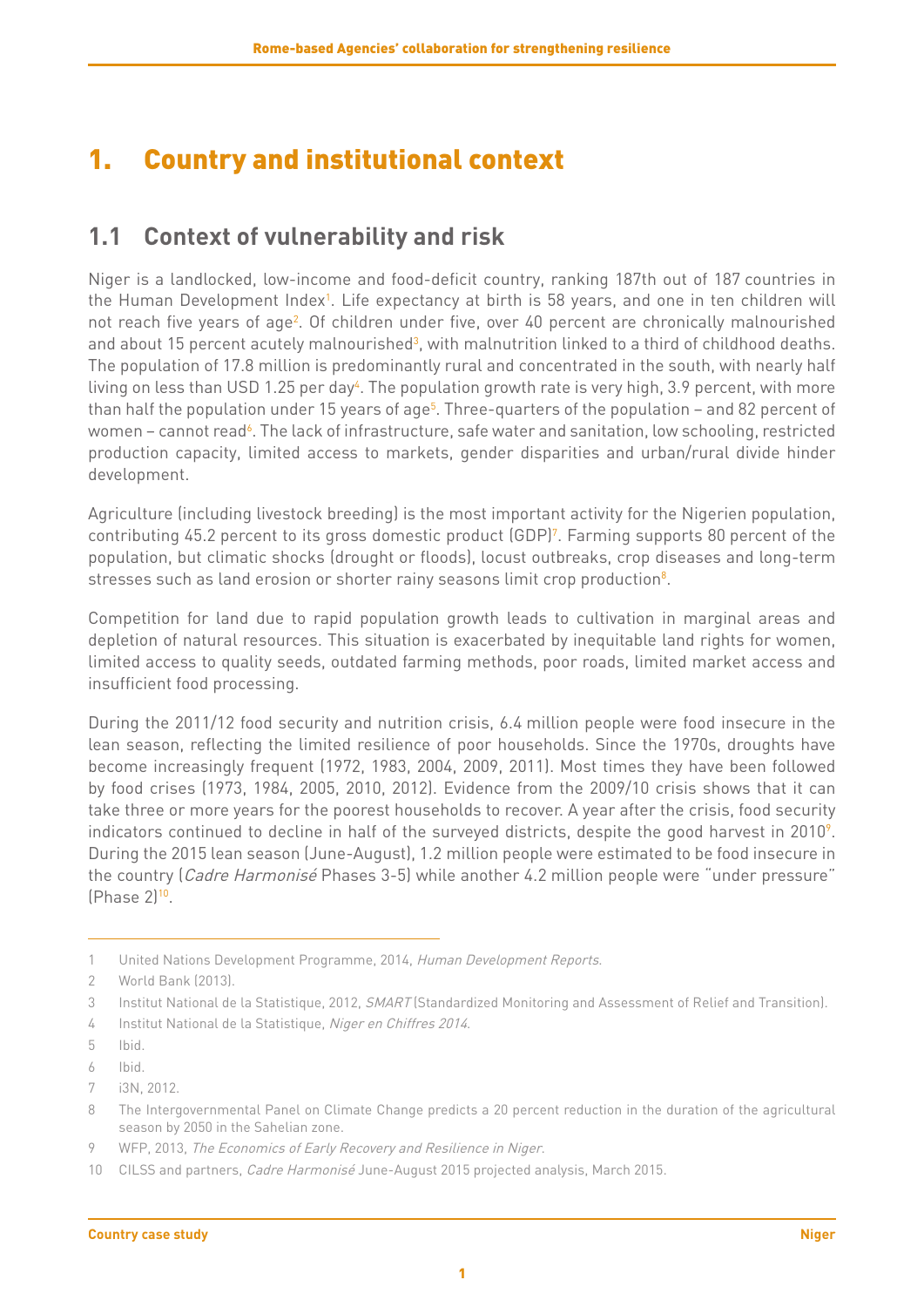<span id="page-5-0"></span>Recurrent climate-related shocks are reducing community resilience. Poor households report high levels of indebtedness, lack of assets or livestock, limited production capacity and insufficient food to eat or sell until the next harvest. Recurrent crises prompt migration and weaken social networks. Good harvests do not have a sustained impact on food security or livelihood recovery for households that have lost assets and livestock. When access to food is constrained, households rely on negative coping mechanisms such as changing consumption patterns, borrowing, early and distressed migration, taking children out of school and selling assets. These short-term strategies weaken household finances, limit human capital development and reduce long-term resilience to shocks.

The situation of women and households headed by women in rural areas is a concern in view of the migration of men, lack of access to basic services and markets and inequitable rights to land and assets, even though women's rights to resources are protected under the law. Women who head households are often widows relying on a single source of revenue, as well as remittances and trade.

### **1.2 Government resilience strategy, approach and coordination**

### **1.2.1 Government resilience strategy**

The Government's Plan de Développement Economique et Social (PDES) 2012–2015 aims to increase GDP growth, invest in social sectors and increase living standards. The plan is built around five pillars: (i) creating conditions for sustainable, balanced and inclusive growth; (ii) strengthening the credibility and effectiveness of public institutions; (iii) supporting food security and sustainable agricultural development; (iv) promoting a competitive and diversified economy; and (v) advancing social development.

The national strategy for the third pillar is 'Nigeriens Nourish Nigeriens' known as *Initiative 3N* (i3N). Achieving food sovereignty through the implementation of i3N is the Government's top priority, as established in its June 2011 General Policy Statement. The i3N aims 'to strengthen national capacities for food production, supply and resilience to food crises and natural disasters'. It focuses on the following strategic axes:

- } Axis 1. Growing and diversifying agricultural, forestry, livestock and fisheries production.
- } Axis 2. Supporting urban and rural markets for small-scale producers.
- } Axis 3. Boosting vulnerable groups' resilience to climate change, food crises and natural disasters.
- } Axis 4. Improving the nutritional status of Nigeriens.
- $\blacktriangleright$  Axis 5. Maintaining the momentum of reforms involving food security and sustainable agricultural development.

#### **1.2.2 Communes de Convergence approach**

Through the Communes de Convergence (C2C) approach, which means 'coming together with communes (municipalities)', the High Commission of the i3N (HCi3N), in collaboration with UN agencies, aims to increase the resilience of communities by bringing together and grounding the efforts of humanitarian and development partners, including non-governmental organizations (NGOs), donors and local government, in country-owned and community-driven responses.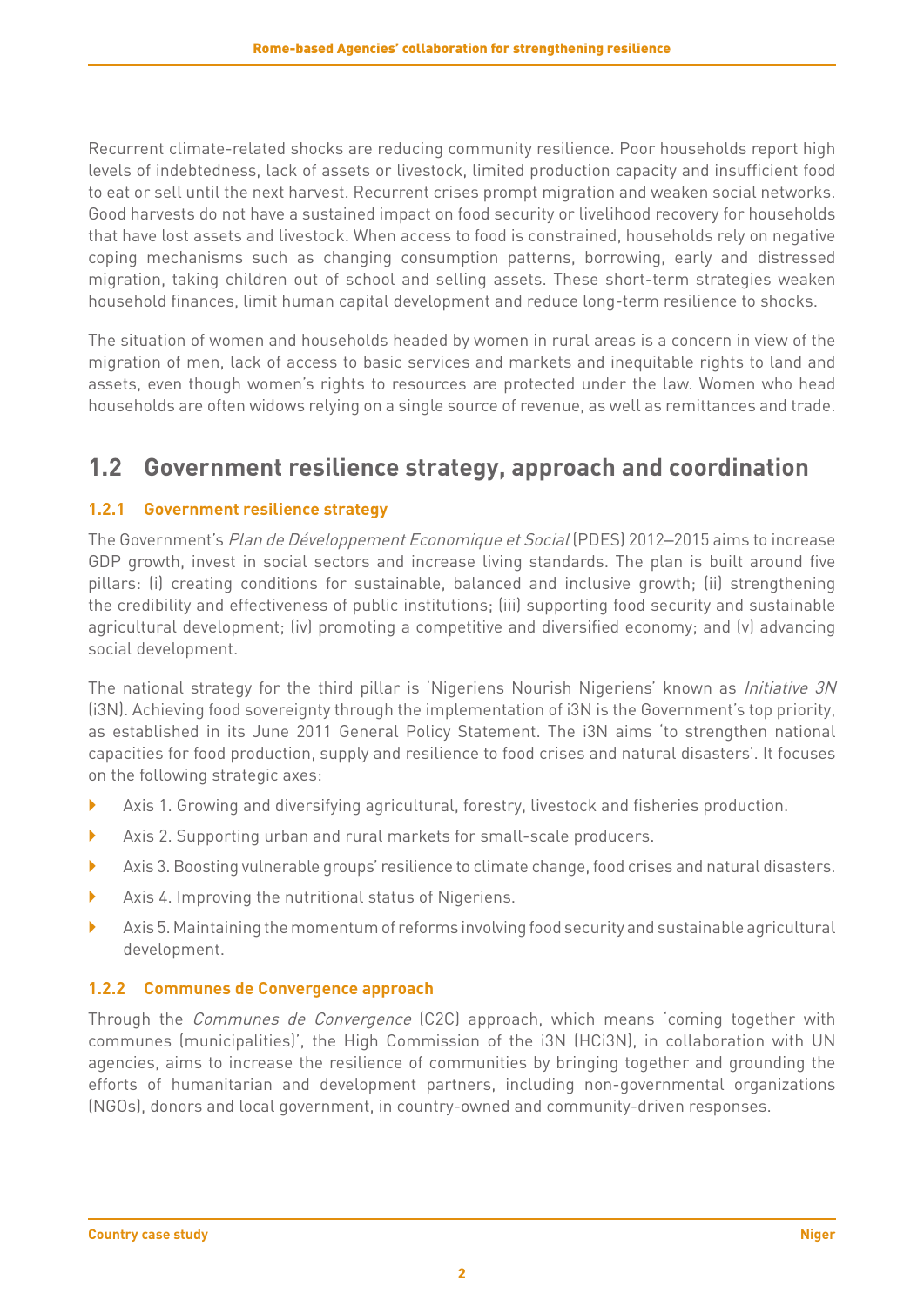The C2C approach aims to create programmatic, thematic and geographical synergies among stakeholders working to improve resilience in the targeted communes, selected on objective criteria: food security, education, health, nutrition, livelihood zone and synergy of interventions.

The baseline survey carried out in 2014 by HCi3N, in collaboration with UN agencies, guides planning of interventions at the commune level and serves as the basis of a participatory monitoring and evaluation system documenting best practices and lessons learned.

#### **1.2.3 National coordination mechanisms for resilience**

With partner support, the HCi3N, which was created in September 2011, has established the overall resilience coordination mechanism in Niger and a platform for sharing experiences and information.

A Comité Multisectoriel de Pilotage Stratégique (CMPS) has been created for each axis of the i3N to promote multistakeholder policy dialogue on agriculture and food security and ensure effective coordination of activities with all partners. The HCi3N also aims to reinforce linkages between technical ministries (e.g., health, education, agriculture and livestock) and multisectoral partners. I3N is the national owner of Renewed Efforts Against Child Hunger and Undernutrition (REACH) and is aligned with the Global Alliance for Resilience in the Sahel (AGIR Initiative).

The Dispositif National de Prévention et de Gestion des Catastrophes et des Crises Alimentaires (DNPGCCA) guides prevention and emergency interventions based on an early warning and crisis prevention system, as well as food crisis and disaster management plans developed and implemented in close collaboration with partners.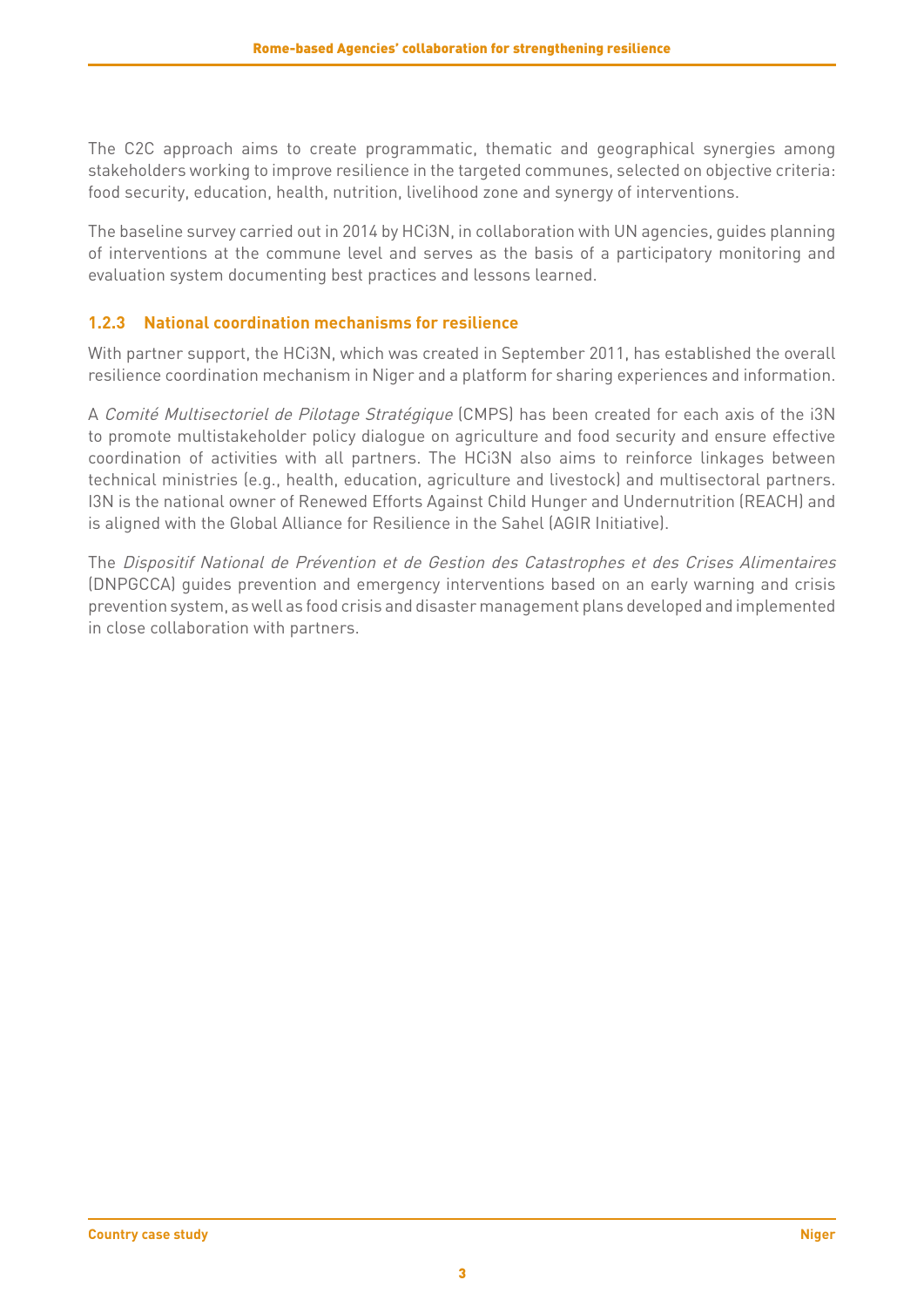## <span id="page-7-0"></span>2. Current strategies of the three agencies to strengthen resilience

The global RBA conceptual framework for resilience aims to strengthen three types of capacities of populations and organizations: absorptive capacity, adaptive capacity and transformative capacity.

| <b>Absorbative capacity</b>                                                                                                                                                                          | <b>Adaptive capacity</b>                                                                                                                                                                                        | <b>Transformative capacity</b>                                                                                                                                                                                                                                                                                                       |
|------------------------------------------------------------------------------------------------------------------------------------------------------------------------------------------------------|-----------------------------------------------------------------------------------------------------------------------------------------------------------------------------------------------------------------|--------------------------------------------------------------------------------------------------------------------------------------------------------------------------------------------------------------------------------------------------------------------------------------------------------------------------------------|
| The capacity to withstand threats<br>and minimize exposure to shocks<br>and stressors through preventative<br>measures and appropriate coping<br>strategies to avoid permanent,<br>negative impacts. | The capacity to adapt to new<br>options in the face of crisis by<br>making proactive and informed<br>choices about alternative<br>livelihood strategies based on<br>an understanding of changing<br>conditions. | The capacity to transform the set of<br>livelihood choices available through<br>empowerment and growth, including<br>governance mechanisms, policies/<br>regulations, infrastructure, community<br>networks, and formal and informal social<br>protection mechanisms that constitute an<br>enabling environment for systemic change. |

The Niger context offers clear opportunities for strengthening and scaling up the existing RBA resilience portfolio (both individual and joint)<sup>11</sup> in support of these three capacities. For starters, there is a chronic resilience deficit among the country's vulnerable and fast-growing population. The Government of Niger is committed to addressing the structural causes of recurrent food crises and collaborates well with the RBAs. And there are diverse and relevant ongoing RBA investments in the country, covering a broad spectrum of interventions in scale, nature (from direct food assistance to policy support and national system strengthening) and timeframe (from short-term emergency response to five-year and beyond investment plans), and building on a range of complementary tools and approaches.

It is recognized that most, if not all, single actions contributing to building resilience will strengthen more than just one of these three capacities. The three capacities form an integrated package and are highly complementary – for example, a functioning early warning system and a robust policy on early action and response will play a transformative role but also a major absorptive one. Similarly, within the context of many degraded areas in Niger, interventions primarily addressing adaptive capacities like integrated land rehabilitation, drought-resistant crops and water harvesting will play a role in strengthening both absorptive (e.g., to drought) and transformative capacities.

Nevertheless, joint and individual RBA efforts and projects have been aligned with the capacity to which they provide the greatest contribution in order to highlight: (i) how the RBAs have started investing in a number of areas that contribute to strengthening these capacities; (ii) the joint efforts initiated in building resilience; and (iii) the potential for strengthening individual, bilateral and trilateral resilience building efforts as per the context of Niger. While there is currently no RBA Niger-specific resilience strategy, reviewing individual actions identifies areas of opportunity and possible collaboration.

<sup>11</sup> In Niger, each agency's resilience strategy is in line with the PDES and the i3N, and reflected in its operations: Food and Agriculture Organization of the United Nations (FAO) - Country Programming Framework (CPF) 2013-2016; International Fund for Agricultural Development (IFAD) - Country Strategic Opportunities Programme 2013-2018; and World Food Programme (WFP) - Protracted Relief and Recovery Operation (PRRO) 200583, 2014-2016.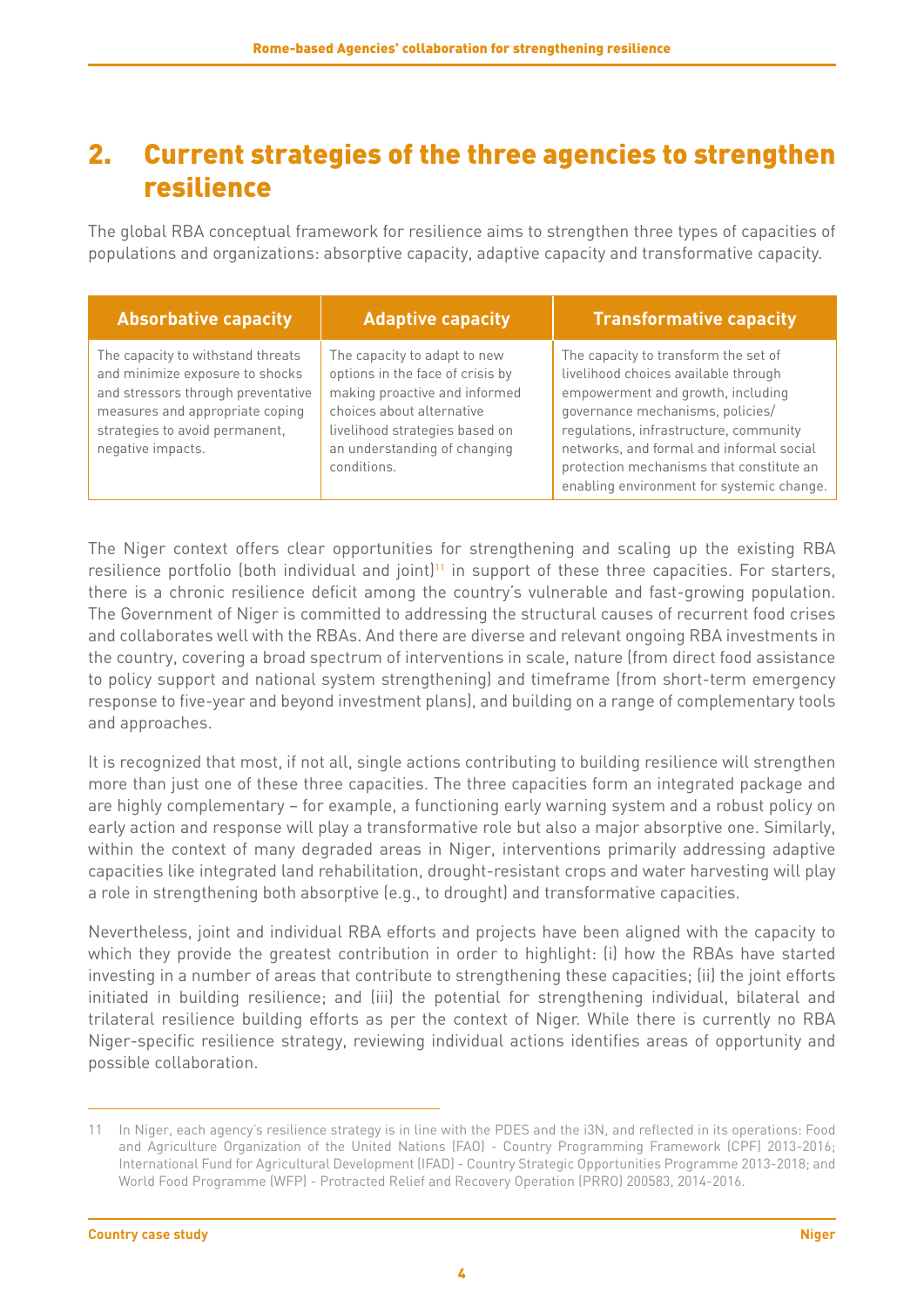### <span id="page-8-0"></span>**2.1 Building ABSORPTIVE capacity by minimizing exposure and withstanding shocks**

#### **2.1.1 RBA collaboration**

**FAO and WFP**, together with the Government and other partners, are supporting the *Cadre* Harmonisé, which provides countrywide food security and nutrition analysis together with an estimation of the number of food-insecure people. By supporting the implementation of the Cadre Harmonisé, coordinated by CILSS (Permanent Inter-States Committee for Drought Control in the Sahel) at regional level, **FAO and WFP** are strengthening national stakeholders' technical expertise on vulnerability analysis.

**FAO and WFP**, along with other partners, are working closely with and supporting the Government through the DNPGCCA, including in developing a contingency plan and annual response plans to assist vulnerable populations. These plans are playing a significant role in strengthening the national system responsible for the prevention and management of food crises and disasters, and ensuring greater coordination at times of crisis. The two agencies also actively participate in the Food Security Cluster (which they co-lead) and the Nutrition Cluster.

#### **2.1.2 Food and Agriculture Organization of the United Nations (FAO)**

FAO provides immediate livelihood support to populations in need while protecting their existing assets and development gains, and strengthening their involvement in a productive livelihood system for the future. During lean seasons and in difficult years, FAO supports the Government in providing emergency livelihood support to vulnerable and very vulnerable small farmers, herders and fisherfolk. This includes productive inputs (e.g., seeds, small ruminants, fishing kits, etc.), vouchers, cash transfers and technical assistance. Other absorptive capacity efforts include the implementation of community radio networks (Club d'Écoute) and capacity development via farmer field schools (FFS).

#### **2.1.3 International Fund for Agricultural Development (IFAD)**

IFAD is using specific targeting and planning tools to build adaptive and transformative capacities. These are based on a Pole de Développement Economique (PDE) approach that emphasizes the appraisal of watershed management; production valleys; markets for agricultural products; and rural roads to connect markets, villages and production valleys, recognizing that market and economic dynamics are important for the resilience of small-scale producers.

### **2.1.4 World Food Programme (WFP)**

WFP provides emergency response and seasonal safety nets during lean seasons and at times of shocks, through multisectoral conditional and unconditional food assistance. WFP also provides technical and financial support to the national early warning system through the Cellule de Coordination du Système d'Alerte Précoce et Prévention des Crises (CC/SAP/PC), Institut National de Statistiques for food security data collection and analysis and the Système d'Informations sur le Marché Agricole for data collection on agricultural and livestock prices.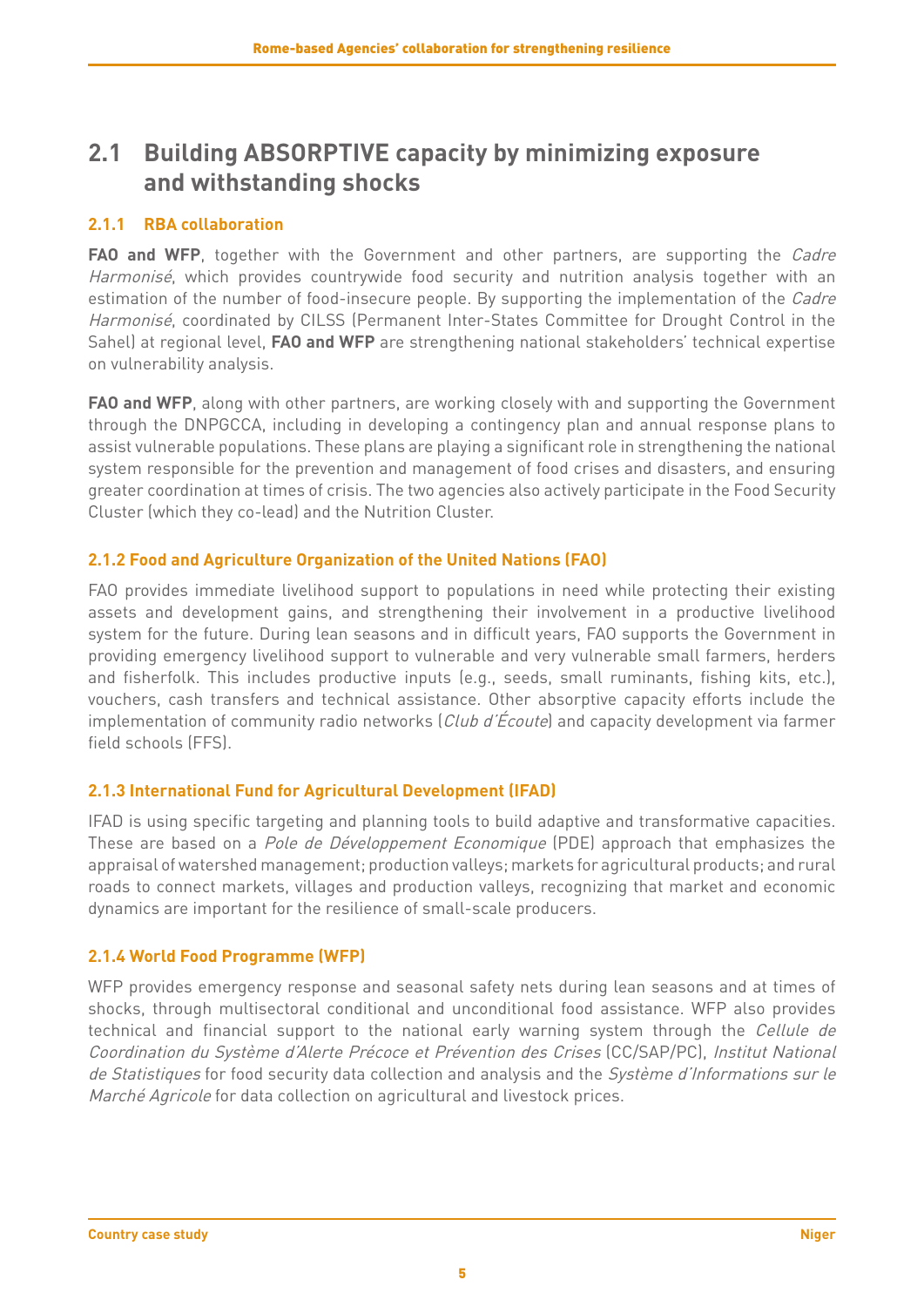### <span id="page-9-0"></span>**2.2 Building ADAPTIVE capacity by increasing capital (social, economic, environmental, natural, financial assets) and strengthening livelihood strategies**

#### **2.2.1 RBA collaboration**

Where the three RBAs, or only two of them, have programmes in the same geographic area, these activities are systematically aligned, to the extent possible, to be mutually reinforcing, using seasonal, livelihood and gender lenses. In some instances, this kind of collaboration has already resulted in the formulation and implementation of **joint RBA interventions, in coordination with the Government/ HCi3N, to strengthen adaptive capacities.**

FAO and WFP signed a Memorandum of Understanding in 2012 to strengthen their strategic collaboration on community resilience building programmes, which led to the following partnerships:

- } The Purchase from Africans for Africa (PAA) pilot initiative promoting the purchase of locally produced agricultural products from smallholder farmers contributes to strengthening community resilience for food and nutrition security by intensifying smallholders' (especially women's) agricultural production, promoting local Government initiatives on local purchases for school canteens from farmer organizations and strengthening school feeding programmes.
- } A joint FAO/UNICEF/WFP project (2014-2015) fosters partnerships, inter-agency collaboration and integrated programmes with community participation to enhance resilience building efforts. Activities include land rehabilitation through food assistance for assets work (WFP); seed distributions (FAO); treatment and prevention of moderate and acute malnutrition (WFP and UNICEF); awareness raising on essential family practices and nutrition (WFP and UNICEF); and school feeding (WFP).
- } In 2012, FAO, UNICEF, WFP and UN Women launched a joint and integrated school feeding strategy to contribute to resilience building by using a multisectoral approach to support Government efforts on human capital development and local agricultural production. In this strategy, WFP focuses on school feeding, local purchase of agricultural products, nutrition education and scholarships for girls; FAO on the identification of market gardening sites, technical support for school gardens and the supply of agricultural tools and equipment; UNICEF on technical support (nutrition) for improving the food basket for school feeding, awareness raising on health and nutrition in communities, distribution of school kits and support for basic school furniture and material, as well as training and supervision of school management committees; and UN Women on enhancing women's role in the communities, strengthening women's capacities and identifying specific needs for women to improve their agricultural production.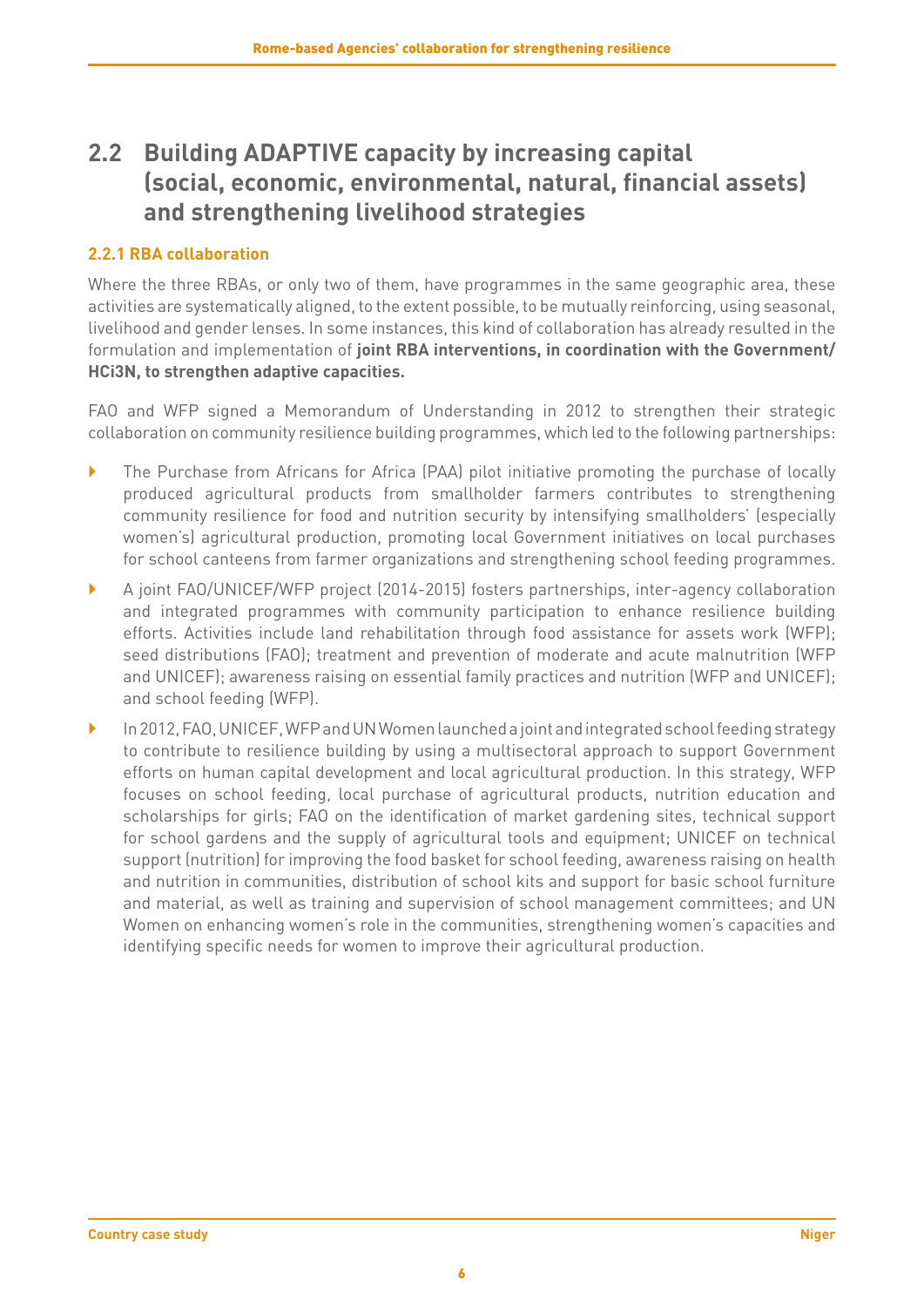#### **Ongoing FAO-WFP resilience building programme**

A joint two-year (April 2014 to March 2016) resilience project supported by USAID-Food For Peace builds upon both existing FAO and WFP programmes and recent collaboration (including support by France) by layering, aligning and scaling up agency-specific activities to build, restore and improve community assets to reduce the impact of shocks, increase household income and reduce early or abnormal out-migration. The project uses improved planning and programming processes (e.g., Seasonal Livelihood Programming and Community-Based Participatory Planning) and provides an integrated package of inputs for agricultural and pastoral improvement activities; farmer training; small dam construction for smallscale irrigation; mechanical ripping using heavy machinery to loosen the soil, facilitating subsequent food assistance for assets work; and gardening. These activities complement WFP PRRO activities (e.g., land rehabilitation activities for agricultural and pastoral lands through food assistance for assets, school feeding, nutrition and sensitization activities) implemented in the same sites, and offer a platform for broader partnerships.

**FAO and IFAD:** FAO provides technical assistance to the Food Security and Development Support Project in the Maradi Region (PASADEM) for FFS trainers' training. FAO's World Agriculture Watch also contributes to a study on family farming IFAD is currently conducting in the regions of Tahoua, Maradi and Zinder.

**IFAD, WFP and FAO:** The RBAs have established a partnership under the framework of IFAD's PASADEM and Ruwanmu (meaning "our water" in Hausa) Small-scale Irrigation Projects. These two projects are currently being merged into one programme, the Family Farming Development Programme (ProDAF), with a further expansion of IFAD and WFP collaboration. Under this partnership, WFP supports land restoration through food assistance for assets, while IFAD supports seed distribution and creation of seed shops, biological restoration of soils, rehabilitated land management, community capacities for surveillance of restored sites, as well as construction of small-scale irrigation schemes and gardening. The three RBAs are discussing further collaboration in which IFAD would complement ongoing FAO/WFP activities by constructing wells; equipping communities with motor pumps; supporting farmer associations; and rehabilitating roads to facilitate market access. This will increase smallholder farmers' capacity to improve their resilience and commercialize their production.

**FAO, IFAD, WFP and UN WOMEN** signed a concept note in 2012 for a joint programme 'Accelerating Progress towards the Economic Empowerment of Rural Women'. This project aims to improve rural women's empowerment, livelihoods and rights, and their integration into the national economy to enhance their resilience capacities. In line with the *Communes de Convergence* approach, activities are implemented in the same villages/communes and with the same beneficiaries where the four agencies are present. FAO and WFP are working together to strengthen rural women's organizations and improve their agricultural production and governance through the FAO CoOpequity approach (promoting governance and gender equality in producer organizations in Niger) and WFP's PAA and cash and voucher programmes (i.e., providing schools with cash and vouchers to buy local production for their canteens). IFAD provides livestock kits to women, and UN Women improves rural women's entrepreneurial capacities and creates income-generating opportunities through the provision of multifunctional platforms.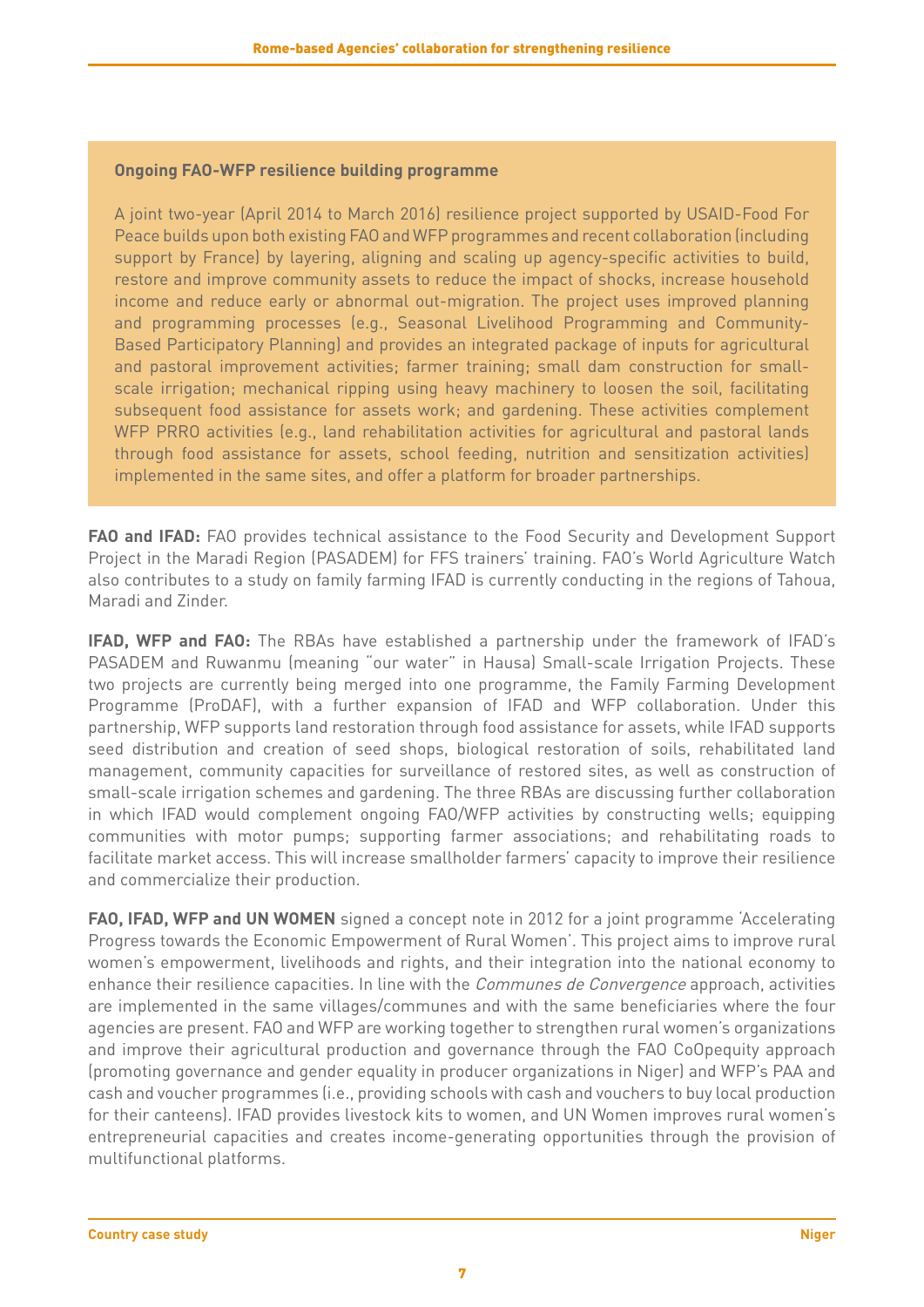The above activities show a number of highly relevant initiatives that offer considerable potential for expanding coverage and for strengthening coordination, layering and sequencing of programmes.

#### **2.2.2 FAO**

FAO supports the Government's Maisons du Paysan strategy, providing a complete set of products and services to farmers at the local level to strengthen and diversify rural livelihoods. The programme further reinforces the national system of quality seed production and distribution, building on the FAO-supported national network of agricultural input shops, and also promotes access to financial services for farmers, including warrantage (credit inventory), a system successfully promoted and supported by FAO and farmer organizations in recent years. In various regions, FAO works with the Ministries of Agriculture and Livestock and farmer organizations and cooperatives to support community-based adaptation to climate change, mostly through the promotion of good agricultural practices using FFS and pastoral FFS.

#### **2.2.3 IFAD**

IFAD's ProDAF's main objective is to contribute to long-term food and nutritional security and to strengthen resilience in the regions of Maradi, Tahoua and Zinder. Its development objective is to improve smallholders' revenues, climate change adaptation and access to local, urban and regional markets over the long term. IFAD's resilience programming and implementation include building the capacity of Government and non-governmental institutions and NGOs, and strengthening the capacity of water users' associations for sustainable water management at watershed level. The development of small-scale irrigation helps to improve smallholders' resilience to the shortcomings of rainfed production. Diverse local organizations, including farmer cooperatives and women's microcredit groups, will be strengthened in terms of internal organization, knowledge (e.g., agricultural techniques, technologies, management, etc.) and infrastructure/equipment.

IFAD also enhances agropastoral production and supports sustainable land management through the rehabilitation of degraded lands, forests and pastoral areas.

#### **2.2.4 WFP**

WFP provides a flexible combination of conditional (e.g., food assistance for assets) and unconditional assistance to the same vulnerable beneficiaries in targeted Communes de Convergence and other priority communes. Targeted communities also benefit from nutrition-specific activities (curative and preventative), school meals, school vegetable gardens and local milling and processing initiatives. Additionally, lean season targeted food assistance is provided to very poor households, coupled with nutrition supplements to prevent acute malnutrition and mortality (a targeted unconditional food distribution) for children between 6 and 23 months, and pregnant and lactating mothers from very poor households.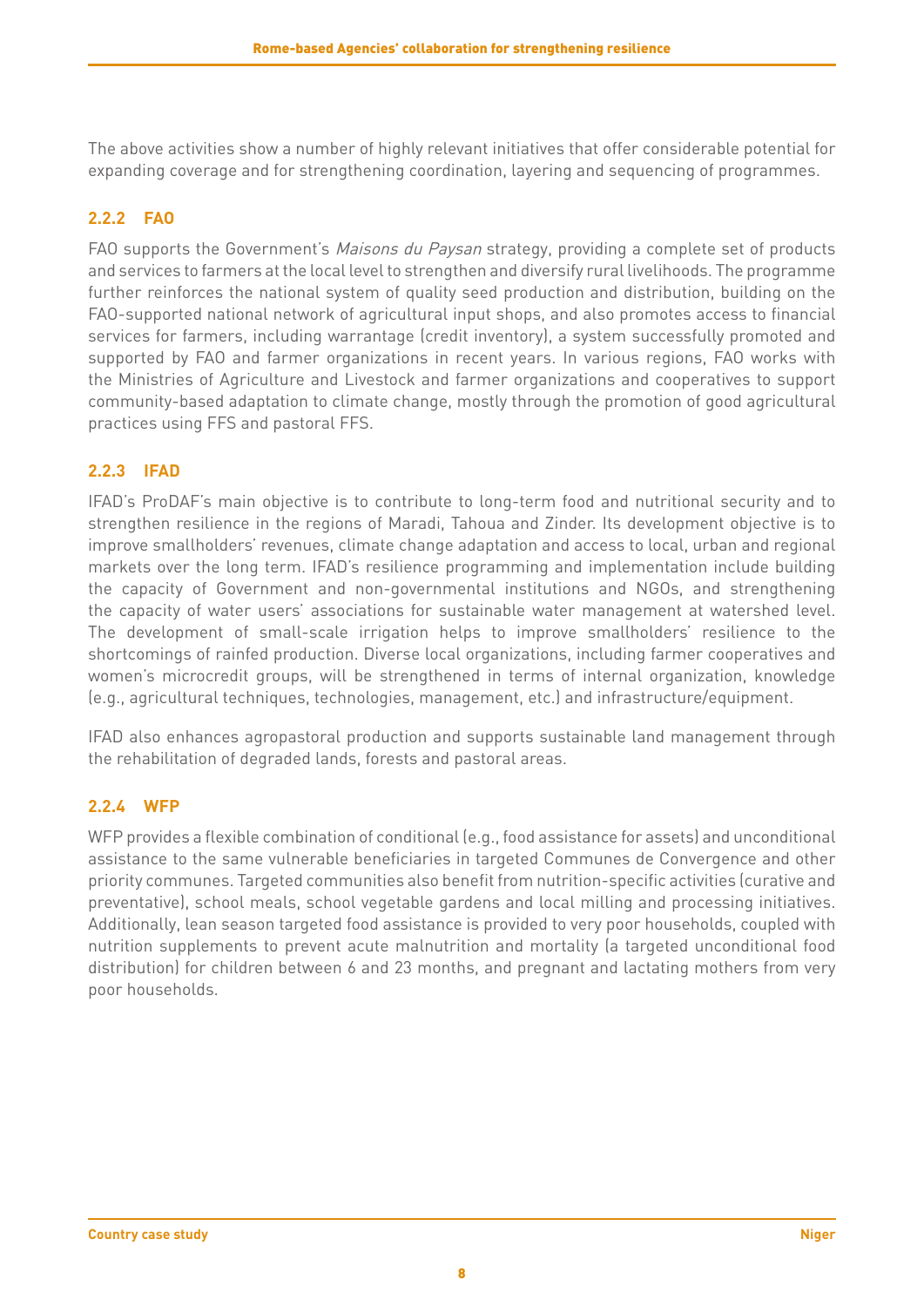### <span id="page-12-0"></span>**2.3 Building TRANSFORMATIVE capacity through support to policy, strategies and systems development**

#### **2.3.1 Government policies and strategies in support of resilience**

The three RBAs support the Government in policy and strategy formulation for national resilience, and collaborate by using the strengths of each agency to reinforce institutional capacities at all levels, working closely with the HCi3N, ministries and other national institutions working on resilience. In line with the United Nations Development Assistance Framework (UNDAF) and related resilience plan (i.e., Plan d'action du Système des Nations Unis Pour la Résilience: Une Contribution au Plan National de Résilience), they contribute to national debates and strategic thinking related to resilience building and initiatives on mitigating the effects of climate change.

IFAD regularly participates, along with other partners, in resilience and soil management discussions led by the Ministry of Environment.

FAO and WFP support the development of national sectoral strategies related to resilience for food security and nutrition, including the National Local Purchase Strategy, the National Nutrition Security Strategy, the National Cereal Bank Strategy and the National Support Plan for Vulnerable Populations. WFP also supports the National School Feeding Strategy and National Protocol for the Management of Acute Malnutrition. As members of both the REACH and Scaling Up Nutrition (SUN) initiatives, FAO and WFP support the HCi3N by ensuring nutrition-related issues are included in various national policies and strategies.

#### **2.3.2 Systems development for resilience building**

#### **2.3.2.1 RBA collaboration**

The three RBAs support the national bodies responsible for early warning, needs assessment, analytical work and preparedness efforts, and in planning both timely emergency responses and longer-term actions at national, subnational and local levels. While each RBA has specific analytical, planning and programming tools, they are leveraged to both strengthen national systems and inform the design of agency-specific initiatives supporting resilience.

For example, FAO and WFP support the DNPGCCA in early warning and vulnerability analysis at national and local levels through Community-managed Early Warning and Response Systems, the Food Security Monitoring System and the *Cadre Harmonisé*. Through the REACH and SUN initiatives, both agencies support the mapping of stakeholders engaged in nutrition-specific activities, and provide nutrition-related technical support to the NGO platform.

The RBAs also contribute to strengthening systems at various levels, including community networks (e.g., farmer organizations, women's groups); formal social protection and safety nets that can be expanded in crisis years; food value chains and local procurement; land tenure issues; and gender equality.

#### **2.3.2.2 FAO**

FAO actively supports national institutions, systems and capacities to strengthen resilience to shocks and crises by mainstreaming risk-sensitive approaches in Government, private, civil society and community-managed systems, through *inter alia*: supporting nutrition-sensitive policies and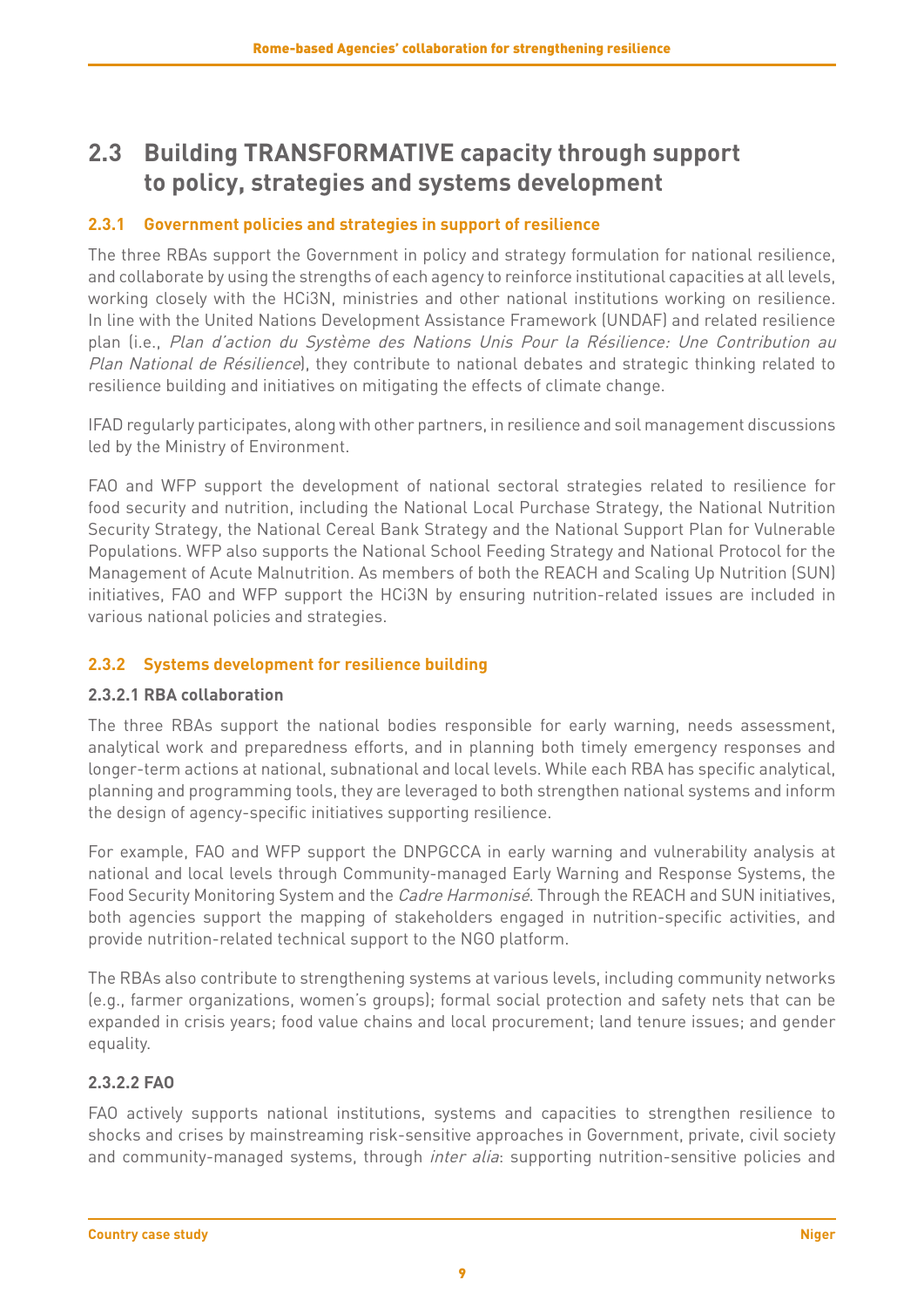<span id="page-13-0"></span>programming for food security and agriculture actors; establishing and supporting FFS and pastoral FFS; providing technical assistance and capacity development to farmer and pastoralist organizations (both at local and national levels); supporting the national seed production and distribution system; and providing technical support for i3N monitoring and evaluation by placing permanent advisors within the HCi3N.

### **2.3.2.3 IFAD**

IFAD-funded projects support and strengthen regional i3N systems and coordination for resilience by: conducting vulnerability assessments and analyses (including land degradation) to determine their effects on watershed systems and production, and to identify activities, annual work and budget plans; supporting activities that improve agricultural products to increase profitability for small-scale producers; reinforcing the capacities of Government agencies and Groupement Services Conseils operators on targeting processes that consider specific needs of women and youth; promoting preventative mother and child malnutrition through locally produced crop leaves (*Moringa Oleifera*); and providing irrigation products, communally-managed cereals banks and cash-for-work activities, in addition to rainfed crop production, during periods of high food scarcity.

### **2.3.2.4 WFP**

WFP supports the Government and partners in implementing and using the three-pronged approach for resilience building in Niger. This is a consultative multidimensional programming approach for resilience that puts people and their livelihoods at the centre of planning, lays the foundations for multisectoral and coordinated programmes and connects governments, communities and humanitarian and development stakeholders to contribute to resilience programming and design. The three-pronged approach helps identify the geographical areas of convergence between historical trends of recurring food insecurity and natural shocks, together with overlays of land degradation (as a crisis amplifier) and nutrition status to determine where to place short-, medium- and longerterm operations (i.e., relief, recovery and enabling development) and their combinations, together with supporting systems (i.e., early warning, preparedness, etc.), which are key for resilience.

In designing interventions, WFP places gender equality at the centre of programming. Where food assistance for assets is used, land tenure and access of the most vulnerable to the assets created are central to the programme. Local value chain development is supported through the PAA. WFP provides financial and logistical support to the HCi3N and to Government technical services at the commune level to operationalize their activities.

## **2.4 Monitoring impacts and measuring resilience**

### **2.4.1 RBA collaboration**

Ongoing RBA programmes seek to support the improvement of existing monitoring systems, participate in assessments and use the data for programming and dialogue with Government and implementing partners. In 2014, FAO and WFP supported a joint (Government, FAO, UNICEF, WFP and other agencies) baseline survey in 22 *Communes de Convergence*. Joint baseline surveys have also been conducted in the FAO-WFP resilience programme supported by USAID.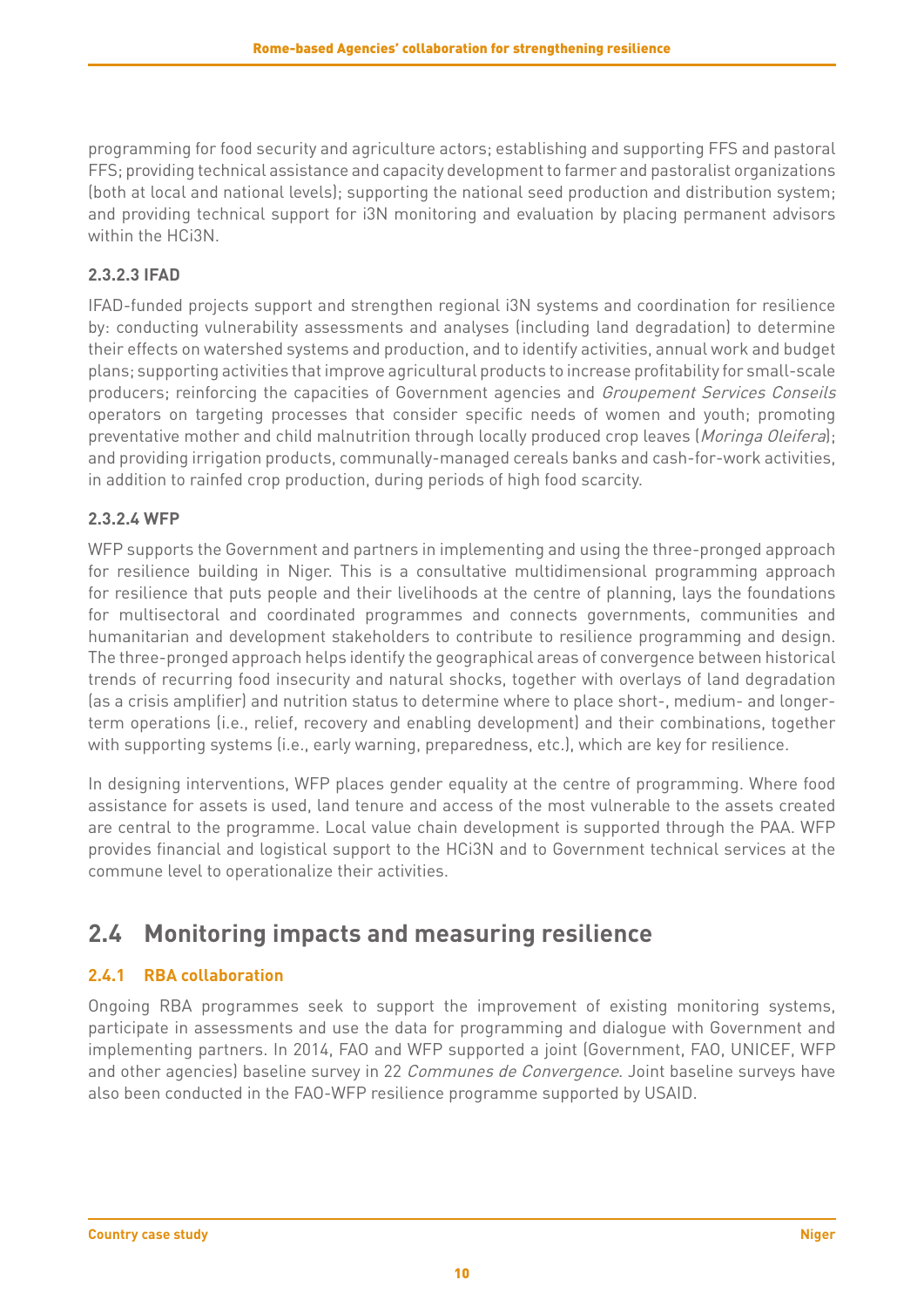### **2.4.2 FAO**

FAO is working to systematically document experiences to identify, learn from and share good practices that can be replicated on a larger scale.

FAO is currently rolling out its Resilience Index Measurement and Analysis (RIMA) tool in Niger. The RIMA methodology considers the resilience of a household as determined by several pillars: (i) sensitivity to shocks; (ii) ability to adapt; (iii) income and access to food; (iv) social safety nets; (v) assets; and (vi) access to basic services. This analysis helps to understand which are the least resilient population groups (distinguished by gender of household head), where these groups are (e.g., between urban and rural areas, arid and less arid regions, etc.) and which pillars of resilience require more support. In Niger, adaptability, assets, sensitivity and access to basic services were identified as priority areas to support to increase resilience.

### **2.4.3 IFAD**

IFAD's monitoring and evaluation system is based on several participatory tools to measure the performance of IFAD-funded projects and the overall Niger Programme. Quantitative objectives are monitored for each geographical area and the programme database is also directly linked to the Système d'Information Géographique tool in order to be reflected in the mapping of results.

Some of the tools used by IFAD projects include the Système de Gestion des Résultats de l'Impact survey, combined with complementary surveys for evaluation of impact. The new ProDAF will introduce tools for economic and financial analysis and for resilience to climatic changes in its monitoring and evaluation system.

#### **2.4.4 WFP**

The monitoring and evaluation system for resilience building activities is based on a sample of targeted households (sentinel households), and entails the construction of baseline, mid-line and end-line surveys to track changes, monitor food and nutrition status and provide data to measure change in community resilience. It uses a series of indicators, including: food consumption score; Coping Strategy Index; diet diversity score; expenditure of funds dedicated to food; duration of food stocks; community asset score; nutrition indicators; and very poor households' access to productive assets. WFP also continues to use routine monitoring tools such as distribution monitoring, postdistribution monitoring and food basket monitoring.

In addition, a pilot phase of data collection via mobile phones (mVAM) was launched in January 2015 in the Abala refugee camp in Niger. An mVAM strategy is being consolidated to clarify how this technology can be best used in the context of Niger and scarce resources. This system contributes to strengthening the monitoring of resilience building activities and facilitates the collection of 'realtime' information.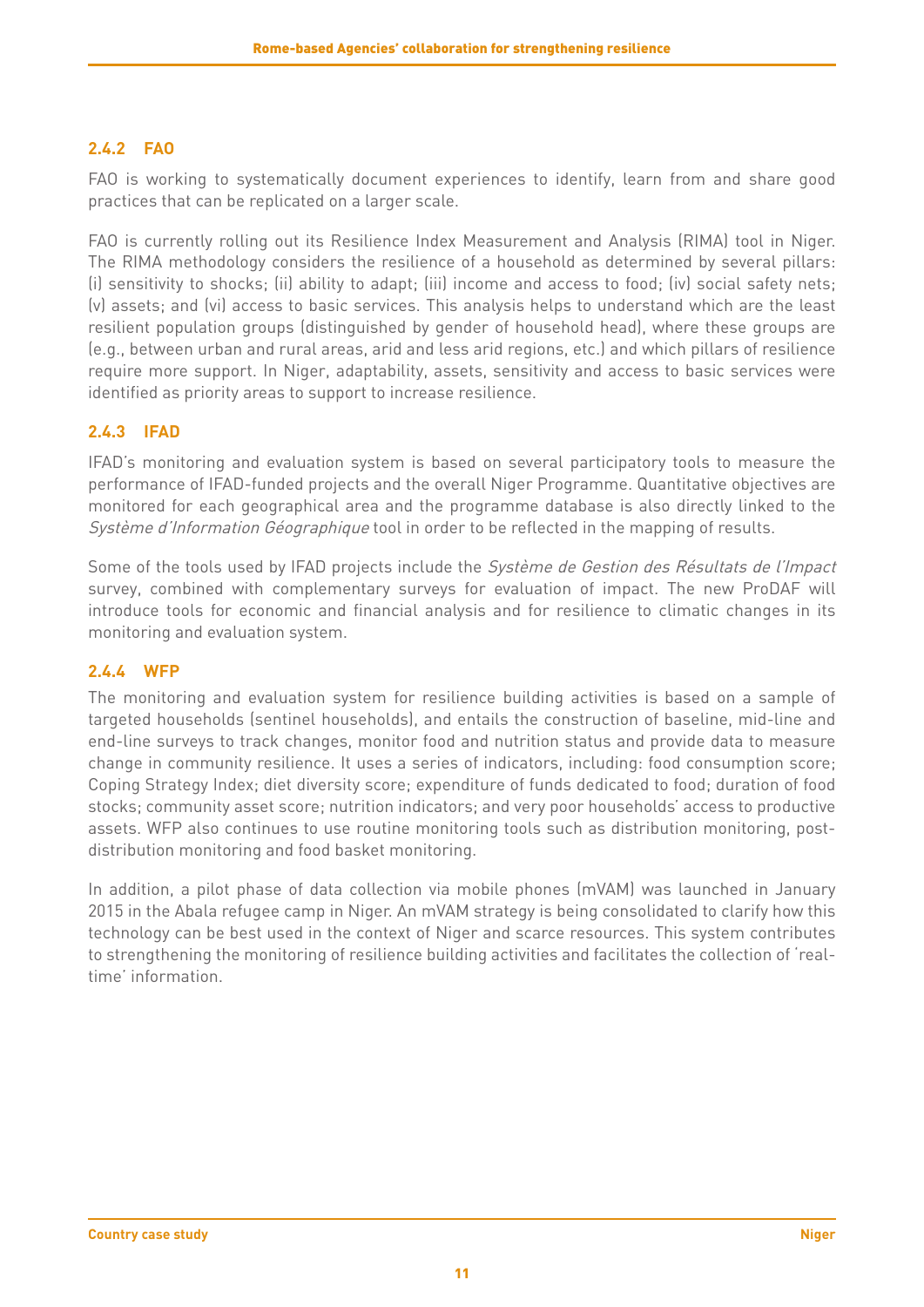## <span id="page-15-0"></span>3. SWOT analysis for RBA collaboration and synergy for resilience in Niger

This section reflects major strengths and opportunities for RBA collaboration on policy and strategic areas as well as operations on the ground. Agencies are willing to further collaborate through joint and/or complementary initiatives and projects despite the modest level of current collaboration. The agencies will address certain factors as soon as possible to optimize their collaboration internally and with other partners, as highlighted in Section 4.

|          | <b>Strengths</b>                                                                                                                                                                                                                                                                                          | <b>Weaknesses</b>                                                                                                                 |
|----------|-----------------------------------------------------------------------------------------------------------------------------------------------------------------------------------------------------------------------------------------------------------------------------------------------------------|-----------------------------------------------------------------------------------------------------------------------------------|
|          | <b>Credibility:</b> Good reputation and credibility of the RBA<br>among Nigerien Government partners.                                                                                                                                                                                                     | Different programming processes and cycles<br>of the RBAs could result in programme and<br>funding delays.                        |
|          | <b>Complementarity: Complementary RBA mandates,</b><br>activities and tools.                                                                                                                                                                                                                              | Lack of resources for resilience:                                                                                                 |
|          | Resilience priority: Resilience building for food security<br>and nutrition prioritized by the RBAs.                                                                                                                                                                                                      | Limited financial resources dedicated to<br>resilience building activities.                                                       |
|          | <b>Expertise:</b> Growing RBA expertise in resilience<br>programming and measurement.                                                                                                                                                                                                                     | Insufficient staffing: Lack of staff to focus on<br>resilience and/or RBA collaboration.                                          |
|          | <b>Experience:</b> Recognized RBA experience (individual and<br>joint) in providing support to vulnerable households,<br>including good practices and new approaches.                                                                                                                                     | Lack of visibility: Insufficient visibility of<br>resilience programmes and initiatives, good<br>practices and successful pilots. |
| INTERNAL | <b>Results:</b> RBA collaboration providing positive and<br>promising results.                                                                                                                                                                                                                            | Weak monitoring and evaluation systems for<br>activities conducted in the C2C.                                                    |
|          | Field presence: Existence of suboffices for FAO and WFP.<br>and project offices for IFAD in the field.                                                                                                                                                                                                    | <b>Weak RBA coordination mechanism:</b><br>Weak coordination of joint initiatives, projects<br>and pilots.                        |
|          | Regional bureau/headquarters support: Commitment<br>from RBA headquarters and regional bureaus to provide<br>tailored demand-driven support.                                                                                                                                                              | Different geographical targeting priorities.                                                                                      |
|          | <b>Guidance:</b> Production of programmatic guidance on<br>resilience.                                                                                                                                                                                                                                    |                                                                                                                                   |
|          | Partnerships: Multisectoral, multilevel and<br>multistakeholder partnerships developed with the<br>Government and technical and financial partners,<br>including operational and scientific partnerships with<br>research, academic and technical institutes (e.g.,<br>University of Niamey, RECA, etc.). |                                                                                                                                   |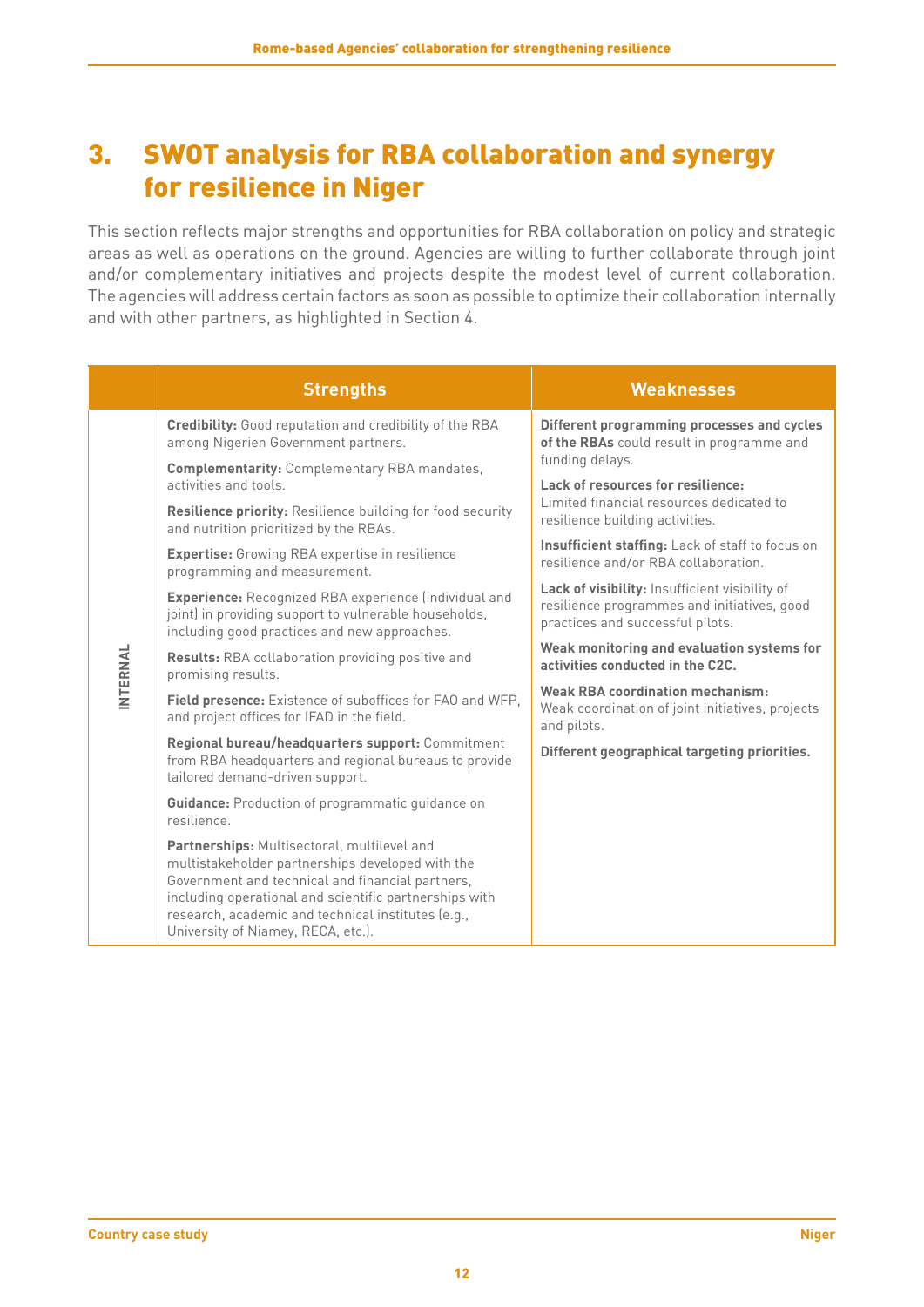|          | <b>Opportunities</b>                                                                                                                                                                                                                  | <b>Threats</b>                                                                                                                                                                                                                             |
|----------|---------------------------------------------------------------------------------------------------------------------------------------------------------------------------------------------------------------------------------------|--------------------------------------------------------------------------------------------------------------------------------------------------------------------------------------------------------------------------------------------|
|          | Government leadership on resilience priorities<br>(e.g., i3N, PRP-AGIR, DNPGCCA, etc.).                                                                                                                                               | Insufficient and lack of long-term/predictable<br>funding for resilience activities.                                                                                                                                                       |
|          | <b>Coordination: Political (HCi3N) and operational</b><br>coordination of resilience.                                                                                                                                                 | Lack of Government resources at national<br>and subnational level (e.g., for technical                                                                                                                                                     |
|          | Framework for partnerships (e.g., UNDAF, thematic<br>groups, clusters, etc.).                                                                                                                                                         | services).<br>Country size: Important needs spread over a<br>large territory, leading to several constraints<br>including those related to joint targeting and<br>logistics.                                                               |
|          | Regional initiatives: Existing partnerships and joint<br>activities in the Sahel region on resilience, such as CILSS<br>and AGIR.                                                                                                     |                                                                                                                                                                                                                                            |
| EXTERNAL | C2C approach: Strong support from the Government,<br>UN agencies and other financial and technical partners,<br>fostering joint targeting and complementary interventions<br>to operationalize resilience and measure impact in C2Cs. | Recurrent shocks: High recurrence of climate<br>shocks negatively affecting the population and<br>ecosystem, which may affect development<br>gains if sufficient resources are not allocated<br>to long-term processes such as resilience. |
|          | Interest of financial partners towards integrated<br>multisectoral interventions to build resilience<br>(e.g., World Bank on social protection, USAID and EU on<br>food security, France, etc.).                                      | Land tenure: Sensitivities around land tenure<br>issues that may hamper discussions around<br>this subject, which is critical for achieving<br>resilience objectives, especially the land                                                  |
|          | National technical capacities: Presence of good technical<br>capacities among Government technical services and<br>partners.                                                                                                          | regeneration activities.<br>Insecurity in the subregion, North and border<br>areas.                                                                                                                                                        |
|          | Pilot country for several resilience initiatives.                                                                                                                                                                                     |                                                                                                                                                                                                                                            |
|          | Current joint and complementary initiatives and<br>projects: Possibility to learn from these joint efforts,<br>extend/expand and further strengthen the RBA<br>partnership towards resilience objectives in Niger.                    |                                                                                                                                                                                                                                            |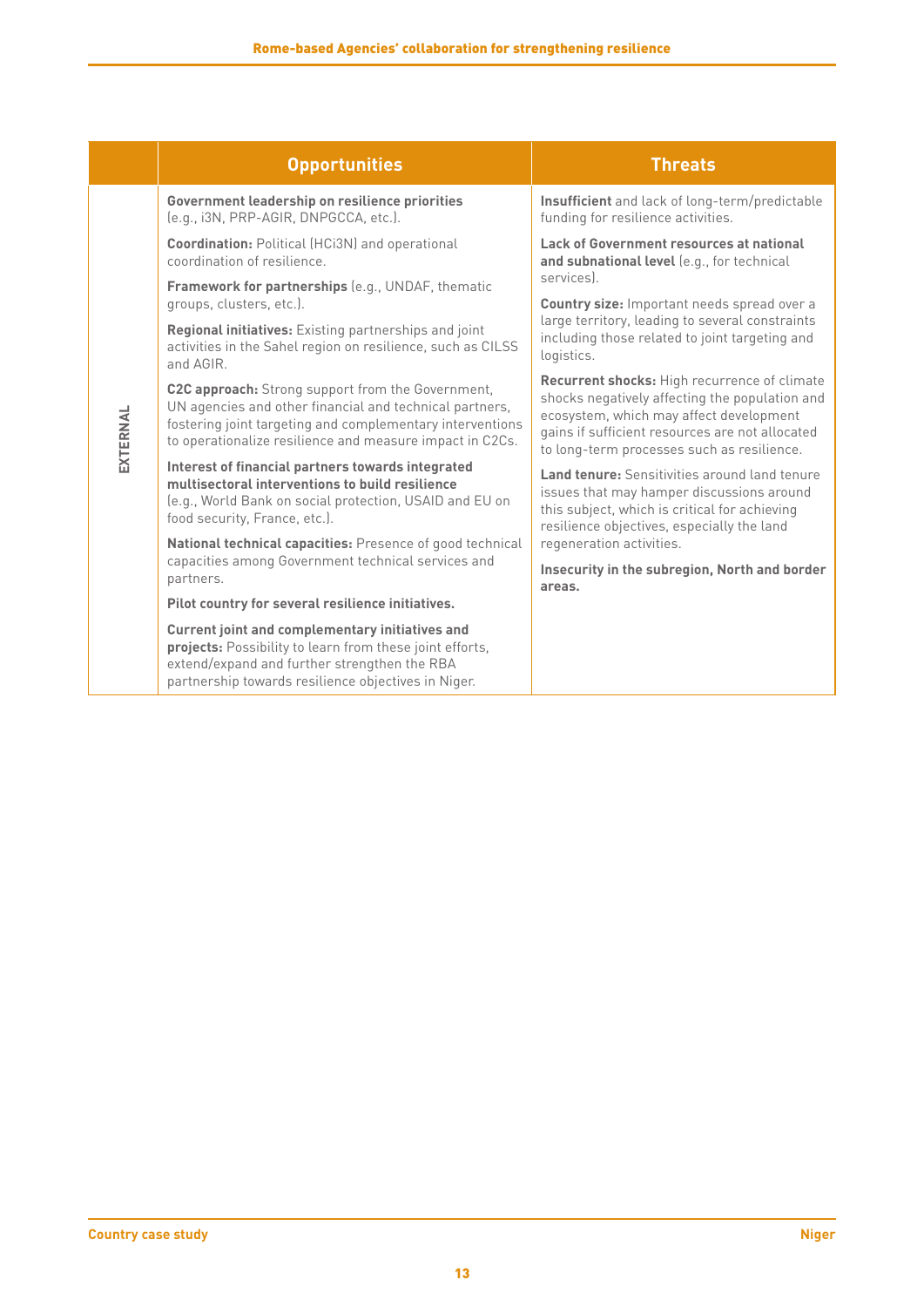## <span id="page-17-0"></span>4. Recommendations and next steps for strengthened RBA collaboration on resilience

The RBAs have begun a process of strengthening collaboration towards the resilience of poor, foodand nutrition-insecure and vulnerable people in Niger, in line with the RBA Conceptual Framework for Collaboration and Partnership for Strengthening Resilience for Food Security and Nutrition.

From the SWOT analysis, the RBAs identified two broad priorities to strengthen their collaboration on building the absorptive, adaptive and transformative capacities required to enhance resilience.

The first priority, primarily 'transformative' in nature, is investing in policy dialogue on resilience and system development. This entails, for example, the gathering and systematic use of evidence from best practices on the ground, greater analysis on and measurement of the impacts of interventions and stronger coordinated efforts for delivering partnered actions.

The second priority will primarily tackle the 'absorptive' and 'adaptive' capacities by focusing on area-based investments for risk-prone vulnerable communities, building on existing complementary initiatives and projects. These efforts will focus on seeking greater geographic coverage of RBA interventions (where possible), increased layering and integration of RBAs' and other partners' interventions and stronger efforts to strengthen local capacities and promote livelihood diversification.

Defining these two broad priorities will strengthen RBAs' impact through a coherent approach to address resilience as a whole.

To strengthen resilience through enhanced collaboration at country level, RBAs in Niger have identified the following recommendations:

| <b>Areas of</b><br>collaboration | <b>Recommendations</b>                                                                                                                                                                                                                                                                                                                                                                                                                     |
|----------------------------------|--------------------------------------------------------------------------------------------------------------------------------------------------------------------------------------------------------------------------------------------------------------------------------------------------------------------------------------------------------------------------------------------------------------------------------------------|
| <b>Crosscutting</b><br>areas     | Build on, strengthen and implement existing resilience-related strategies (i.e., i3N, AGIR<br>$\bullet$<br>and UNDAFI:<br>Strengthen existing resilience coordination mechanisms, both from a strategic and<br>۰<br>technical standpoint, at national and decentralized levels; and<br>Strengthen joint resource mobilization efforts and advocate for long-term/predictable<br>$\bullet$<br>funding.                                      |
| <b>Policy dialogue</b>           | Provide complementary and harmonized support to the <i>Priorités Résilience Pays</i> ;<br>$\bullet$<br>Ensure harmonized support to policy development and review;<br>$\bullet$<br>Develop and share joint RBA messages on resilience; and<br>$\bullet$<br>Contribute to the land tenure debate, identify solutions to include the most vulnerable in<br>$\bullet$<br>land-related programming and ensure their benefits in the long term. |
| <b>Analysis and</b><br>planning  | Stock take RBA analysis, targeting and planning methodologies and tools, seek synergies<br>۰<br>and complementarities and use joint processes and tools to the extent possible; and<br>Support the roll out and use of analytical tools (e.g., <i>Cadre Harmonisé</i> , HEA, EFMS, ICA,<br>$\bullet$<br>RIMA) to increase joint geographical and beneficiary household targeting.                                                          |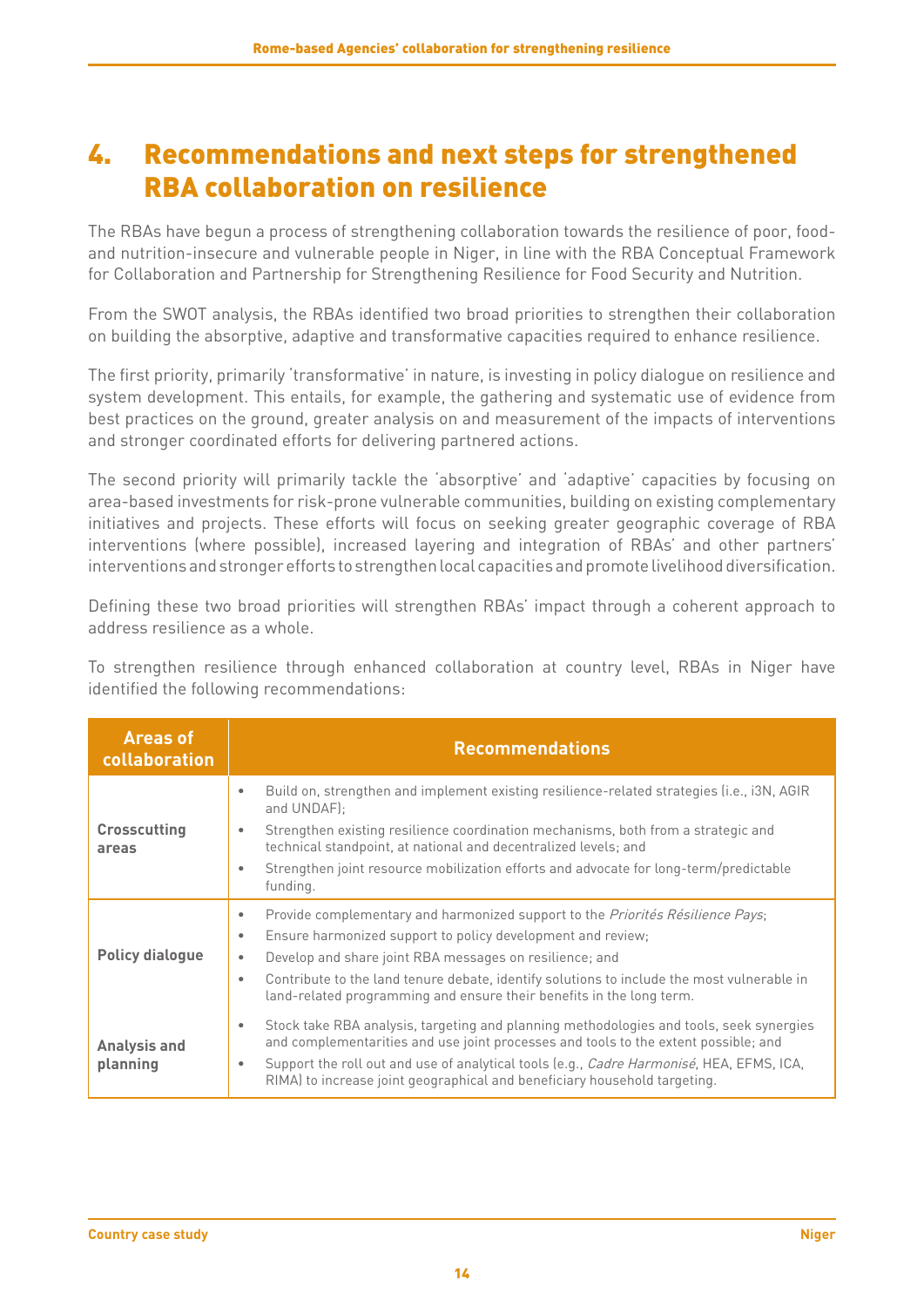| <b>Areas of</b><br>collaboration                                | <b>Recommendations</b>                                                                                                                                                                                                                                                                                                                                                                                                                                                                                                                                                                                                                                                                                                                                                                                                                                   |
|-----------------------------------------------------------------|----------------------------------------------------------------------------------------------------------------------------------------------------------------------------------------------------------------------------------------------------------------------------------------------------------------------------------------------------------------------------------------------------------------------------------------------------------------------------------------------------------------------------------------------------------------------------------------------------------------------------------------------------------------------------------------------------------------------------------------------------------------------------------------------------------------------------------------------------------|
| Joint/<br>complementary<br>programming<br>and<br>implementation | Strengthen the roll out and use of existing programming and planning tools to strengthen<br>۰<br>RBA collaboration for resilience, including detailed activities by priority areas, timeframes<br>and responsibilities (e.g., strengthen the Plans de Développement Communaux through<br>the 3PA in C2C and other communes);<br>Strengthen the efficiency and effectiveness of current joint/complementary RBA projects,<br>$\bullet$<br>including in the C2C and other priority communes (e.g., through greater integration and<br>scale);<br>Develop innovations by integrating multisectoral interventions; and<br>$\bullet$<br>Promote joint capacity building initiatives for the Government, RBA and other partners.<br>$\bullet$                                                                                                                  |
| <b>Monitoring</b><br>impact and<br>measuring<br>resilience      | Harmonize monitoring and evaluation tools;<br>$\bullet$<br>Strengthen the technical capacities of national institutions to monitor impact and measure<br>$\bullet$<br>resilience;<br>Document lessons learned, shortcomings and best practices from ongoing and future RBA<br>$\bullet$<br>collaboration and highlight how well the joint/complementary RBA projects are addressing<br>their intended objectives, what is working and what is not, etc.;<br>Develop partnerships with academic/technical institutions to strengthen monitoring and<br>$\bullet$<br>evaluation and identify lessons learned and best practices;<br>Undertake joint evaluations, analyses and studies;<br>$\bullet$<br>Increase visibility around the results of RBA collaboration on resilience; and<br>$\bullet$<br>Share experiences with other countries.<br>$\bullet$ |

Further consultations among the RBAs and with the Government and other partners will be undertaken to develop a concrete action plan that establishes clear priorities and realistic timeframes and responsibilities, taking into account the limited resources. The RBA Niger team will also seek to learn from successful experiences in other countries and rely, as needed, on RBA headquarters and regional teams.